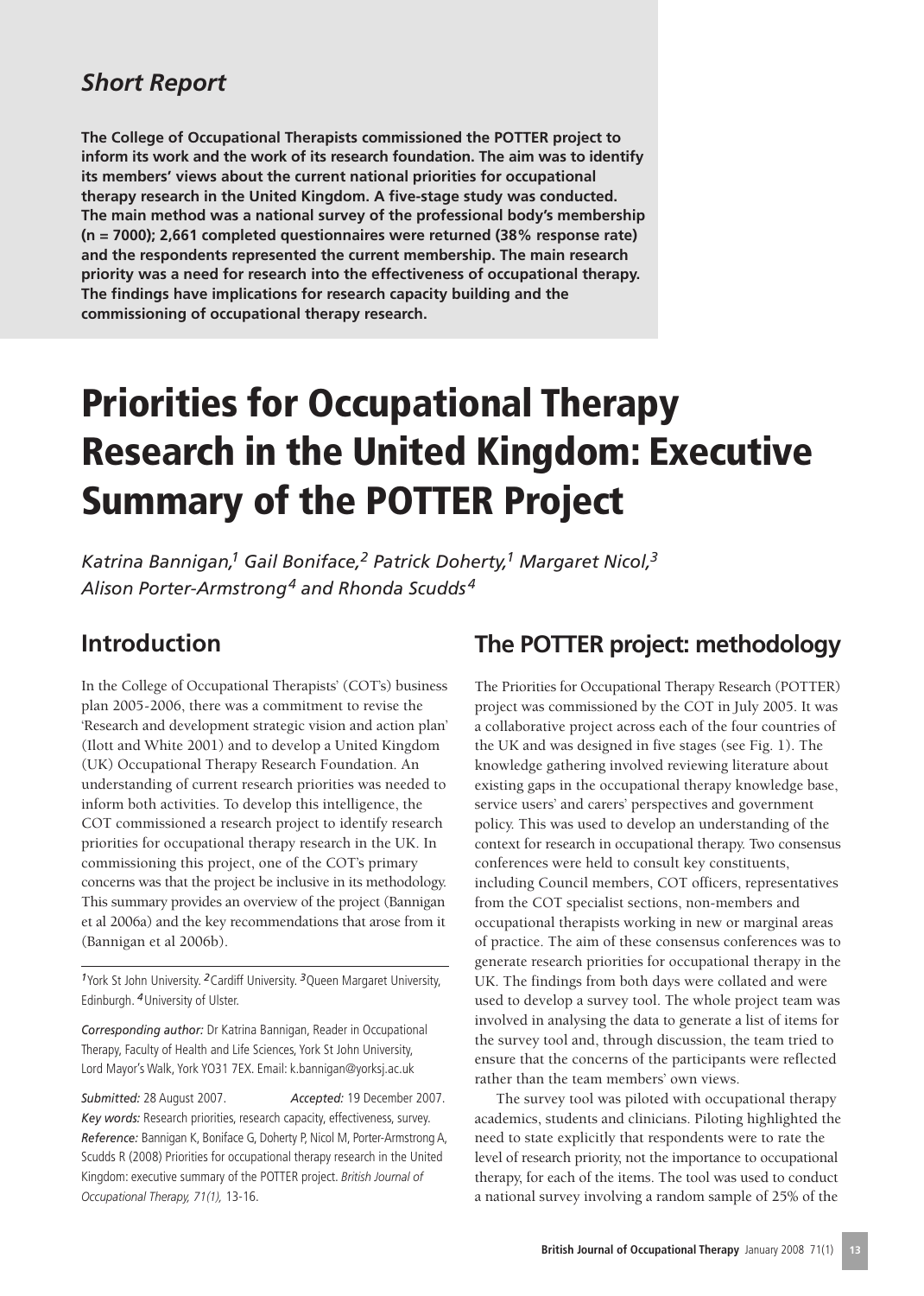Fig. 1. An overview of the POTTER project methodology.



COT membership (that is, 7,000 members based on 2005 figures). A researchers' commentary on the results of the survey was undertaken. This was because researchers have a key role to play in delivering research priorities and so could provide a valuable insight into how prepared the profession is to deliver on the research priorities identified by the survey. In the final stage of the project, the British Association of Occupational Therapists/College of Occupational Therapists (BAOT/COT) Council was consulted about the findings of the survey so that they had an opportunity to review them. Ethical approval for the project was given by York St John University Ethics Committee.

# The POTTER project: key findings

The knowledge gathering identified gaps in the occupational therapy literature, as follows:

- (a) Nearly all of the COT specialist sections have research priority lists (see COT 2007) and most of these identify topics around the effectiveness of occupational therapy.
- (b) In policy terms, the priorities for research in each of the four countries were identified as:
	- England: Ageing and older people, coronary heart disease, diabetes, genetics, mental health and public health (Department of Health 2003).
	- Northern Ireland: Cancer, child health and welfare, endocrinology and diabetes, epidemiology, infectious diseases, neurosciences, and trauma and rehabilitation (Central Services Agency 2006).
	- Scotland: Cancer, cardiovascular and cerebrovascular disease, mental health and public health (Chief Scientist Office 2001).
- Wales: Prevention and early intervention, service organisation and delivery, and chronic disease management (Wales Office of Research and Development for Health and Social Care 2006).
- (c) The literature on service users' and carers' views of occupational therapy was not very robust, for example, a number of small studies were identified, so the findings are not generalisable. (This suggested that there needs to be more focus on service users and carers in occupational therapy research.) Research priorities were identified in the consensus

conferences and these formed the basis of the survey tool. In the national survey, 7,000 questionnaires and reminders were distributed and 2,661 (38% response rate) completed questionnaires were returned. The sample was largely representative (see Table 1) and so met the project brief to be as inclusive as possible. The top 10 research priorities based on the responses of the whole sample are listed in Table 2. This shows clearly that, for the respondents in this survey, the effectiveness of occupational therapy was the main research priority for occupational therapy. Subgroup analysis indicated some differences between countries, employment group and membership group (see Bannigan et al 2006a, 2006b). The largest number of missing topics ( $n = 158$ ), that is, the topics that the respondents felt should have been included in the questionnaire, were also about effectiveness in occupational therapy.

#### Table 1. Demographic information of the respondents

|                              | n | Percentage of | Percentage |
|------------------------------|---|---------------|------------|
|                              |   | respondents   | within COT |
|                              |   |               | membership |
| <b>Country of employment</b> |   |               |            |
|                              |   |               |            |
|                              |   |               |            |
|                              |   |               |            |
|                              |   |               |            |
|                              |   |               |            |

#### **COT membership category**

#### Main area of employment

 $N/A$  = data not available. ? = quesstimate.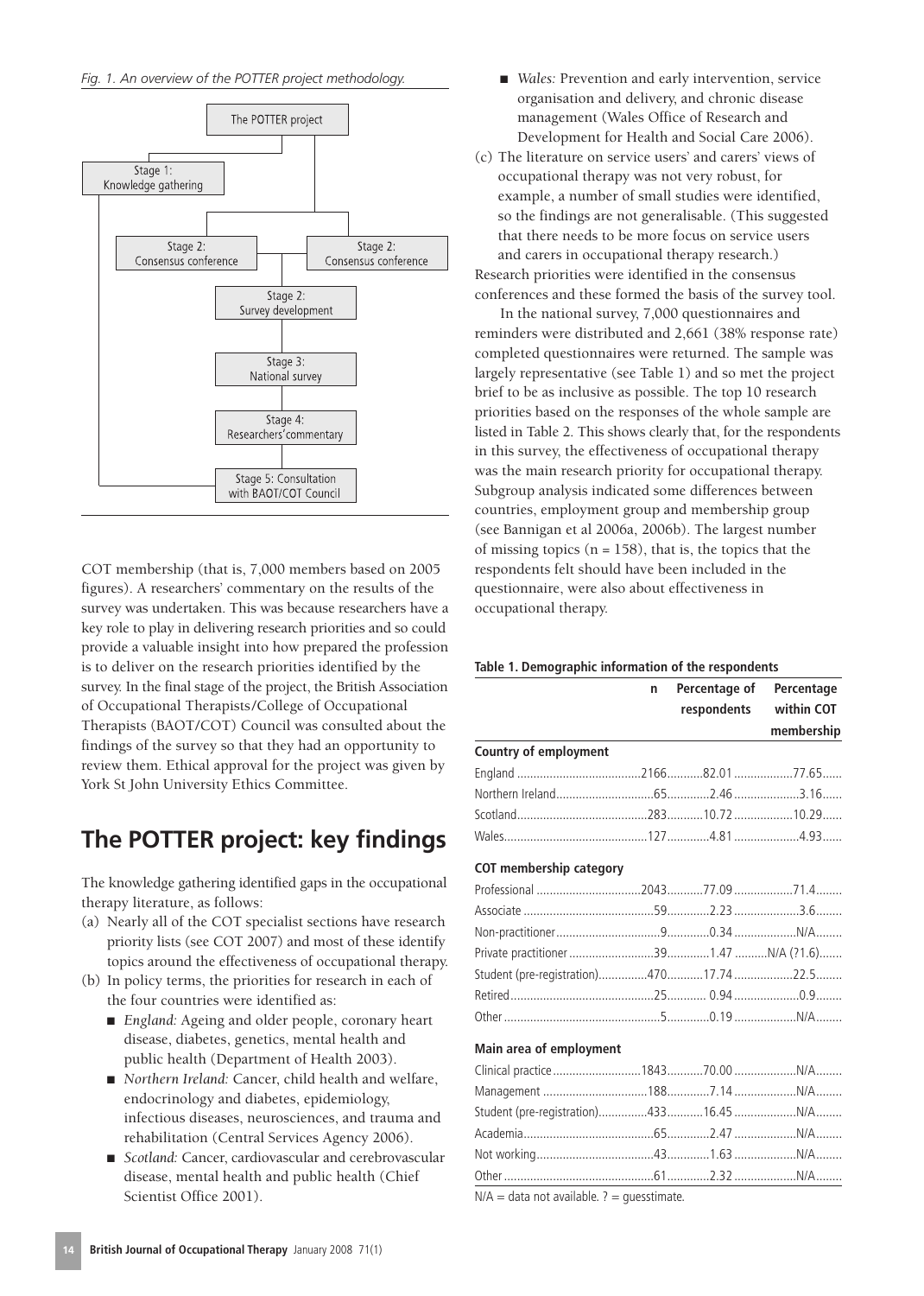Table 2. Top 10 research priorities based on the responses of the whole sample

| Priority<br>number | <b>Research topic</b>                                                                               | Mean<br>rank |
|--------------------|-----------------------------------------------------------------------------------------------------|--------------|
| 1                  | Long-term effectiveness of occupational therapy                                                     | 1            |
| $\overline{2}$     | The benefits of occupational therapy from the service<br>user's point of view                       | 2.5          |
| 3                  | Effectiveness of early occupational therapy (that is,<br>in the acute stages of an illness/disease) | 5            |
| 3                  | Effectiveness of occupational therapy for people with<br>mental health problems                     | 5            |
| 3                  | Effectiveness of occupational therapy for people with<br>neurological conditions                    | 5            |
| 6                  | Effectiveness of occupational therapy (in general)                                                  | 5.5          |
| 7                  | Effectiveness of occupational therapy in cognitive<br>rehabilitation                                | 7            |
| 8                  | Developing new valid and reliable outcome measures<br>for use in occupational therapy               | 7.5          |
| 9                  | Effectiveness of specialist areas of occupational therapy                                           | 8            |
| 10                 | Effectiveness of occupational therapy in intermediate care                                          | 8.5          |

A search of OTseeker, a database that contains abstracts of systematic reviews and randomised controlled trials relevant to occupational therapy, indicated that although some research has been conducted into each of the topics listed in the top 10 research priorities, none had been researched comprehensively. The researchers' commentary and the COT Council discussion indicated that the top 10 priorities should be a starting point rather than an end point because the profession needs to be more strategic in its priority setting for research (see COT 2007).

## **Limitations of the study**

The main limitations of this study were related to the development of the items for the questionnaire. The approach to the consensus conferences of not directing the participants was adopted because the researchers had a vested interest in the outcome, but more direction may have been appropriate. The team has no insight into what the respondents based their decisions on. However, if criteria, such as demographic trends, burden of disease, potential benefits or policy (Bennett et al 2006, Department of Health 2006), were to be used in future studies then the methodology would need to be developed in such a way as to militate against bias.

The response rate was not ideal. However, the number of respondents equates to 10% of the current BAOT/COT membership and this survey was one of the largest research prioritisation exercises, if not the largest, ever conducted. It is possible that the background of the respondents may have skewed the data, but effectiveness is a dominant theme, which suggests that this may not have been the case.

# **Priorities for occupational** therapy research in the UK: a strategic overview

A representative sample of BAOT/COT members, constituting 10% of the BAOT/COT membership, has confirmed that research into the effectiveness of occupational therapy is still the key research priority for occupational therapists in the UK, as it was in the last national prioritisation exercise conducted by Ilott and Mountain (1999). This finding, alongside the diversity and number of important research questions identified, means that there are implications for research capacity building and commissioning research (see Bannigan et al 2006b). These have been expressed as recommendations for action. The overarching recommendation is that occupational therapists working in the UK need to take personal responsibility for making sure that the research priorities inform and shape their research activities. This is because, regardless of their level of engagement in research, all have an obligation to participate in research (COT 2005). There were also a number of specific recommendations, which have also been listed.

## **Recommendations for the College of Occupational Therapists**

The recommendations for the COT were as follows:

- No more research prioritisation exercises should be  $\blacksquare$ conducted in occupational therapy in the UK for the foreseeable future, that is, until a substantial amount of effectiveness research has been conducted.
- As discrete occupational therapy research is unlikely to be funded by outside agencies, it should be the focus of the research commissioning of the UK Occupational Therapy Research Foundation. (This does not preclude occupational therapists from tailoring their research questions to match other funding bodies' requirements.)
- It is the membership's view that the effectiveness (including cost-effectiveness) of occupational therapy should be the overarching theme for commissioning occupational therapy research. A horizon-scanning exercise, such as that used for the urgent research priorities exercise (COT 2006), should be used to develop calls for future bids. It may be useful to work with the OTseeker team to explore how the database can be used to support this activity. The current research priorities in each of the four countries (above) and plans for guideline development, by the National Institute for Health and Clinical Excellence (NICE), the Scottish Intercollegiate Guidelines Network (SIGN) and the Clinical Resource Efficiency Support Team (CREST), should also have a bearing on this process.
- The COT should provide a steer to encourage researchers to focus on developing research programmes as a means of achieving a body of effectiveness research in occupational therapy in the UK. Achieving this aim is likely to involve the COT acting as a facilitator; for example, lobbying